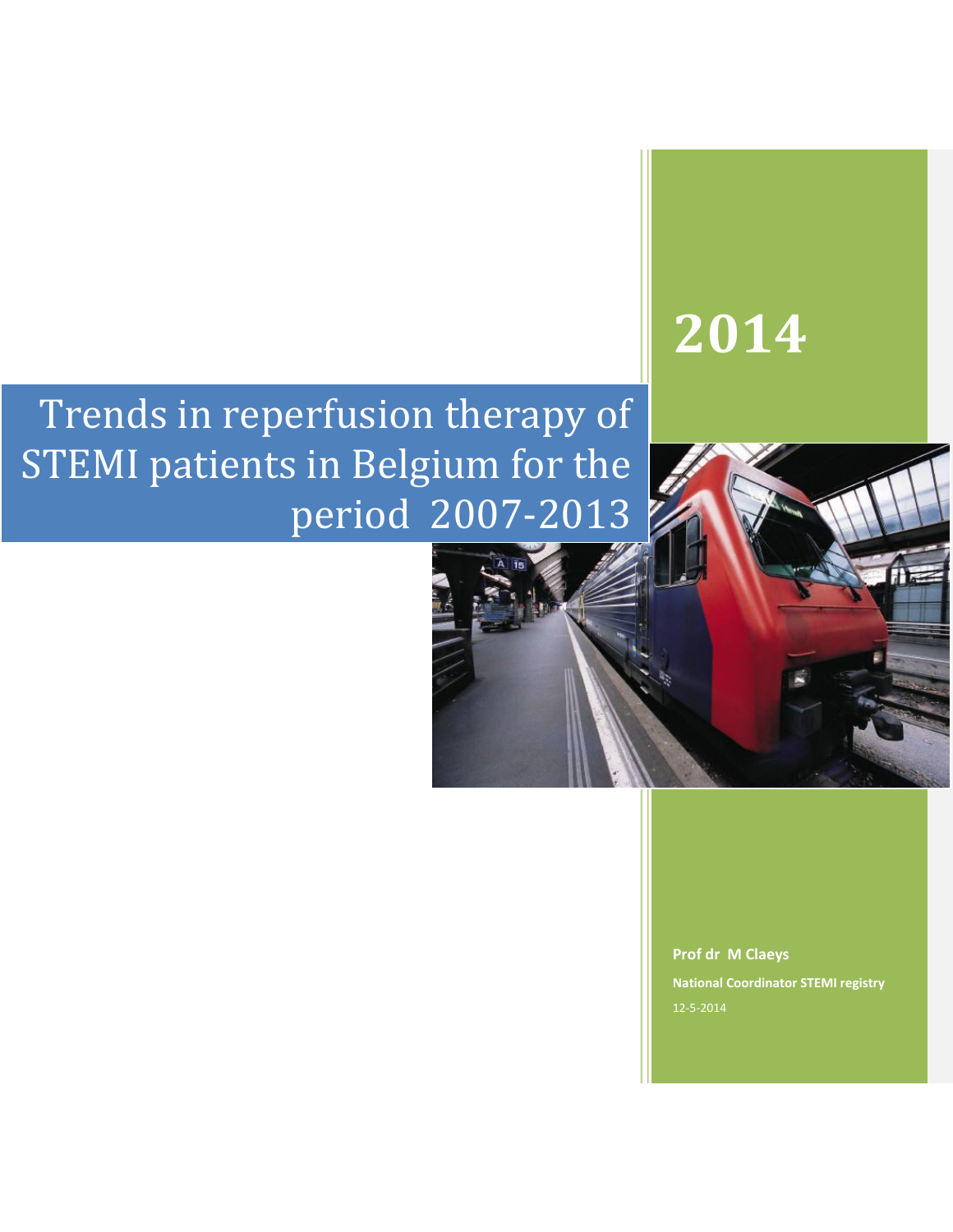#### **Background**

The current guidelines for the management of ST-segment elevation myocardial infarction (STEMI) recommend primary percutaneous coronary intervention (pPCI) as the preferred treatment strategy if it can be conducted in a timely fashion by an experienced catheterisation team. However, because of logistical restraints, PCI can only be offered in less than 50% of European/Belgian hospitals. This has shifted the focus toward extension of PCI benefits to patients who present to community hospitals with no interventional capabilities. Several randomised trials have demonstrated that transferring STEMI patients to PCI-capable hospitals for primary PCI is safe and leads to better outcomes than administration of thrombolytic therapy at community hospitals. This has formed the basis of the development of STEMI networks with prearranged rapid transfer protocols between community hospitals and PCI centres. This concept was promoted at the start of the Belgian STEMI register in 2007.

Accordingly, the current study evaluates the evolution of reperfusion therapy in Belguim for the period 2007-2013, both for PCI-capable hospitals and for community hospitals .

#### **Methods:**

We collected data from 25 of the 27 PCI-capable hospitals and 55 of 83 community hospitals between period of 2007 and 2013. Collection of data was carried out by electronic web-based registry that is governed by an independent software company specialised in electronic data capture solutions (Lambda-plus- website: [http://www.lambdaplus.com\)](http://www.lambdaplus.com/).

A number of baseline characteristics for each patient was included which allowed to stratify the patients according to a previous validated TIMI risk score: age, gender, collapse with cardiopulmonary resuscitation (CPR), history of coronary artery disease (CAD) or peripheral artery disease (PAD), location of infarction, total ischemic time. age, hemodynamic status on admission, history of atherovascular disease, history of hypertension or diabetes. Following types of reperfusion strategy were defined: thrombolysis (TL), percutaneous coronary intervention (PCI) or no reperfusion. We looked also to time delays between diagnosis and treatment. In addition, for TL and for noreperfusion patients subsequent invasive evaluation (either in the acute phase or more electively during hospitalisation) was recorded.

The primary endpoint was in-hospital death from all causes as late as 30 days after admission. Vital status was assessed in the final hospital before home discharge.

**Gewijzigde veldcode**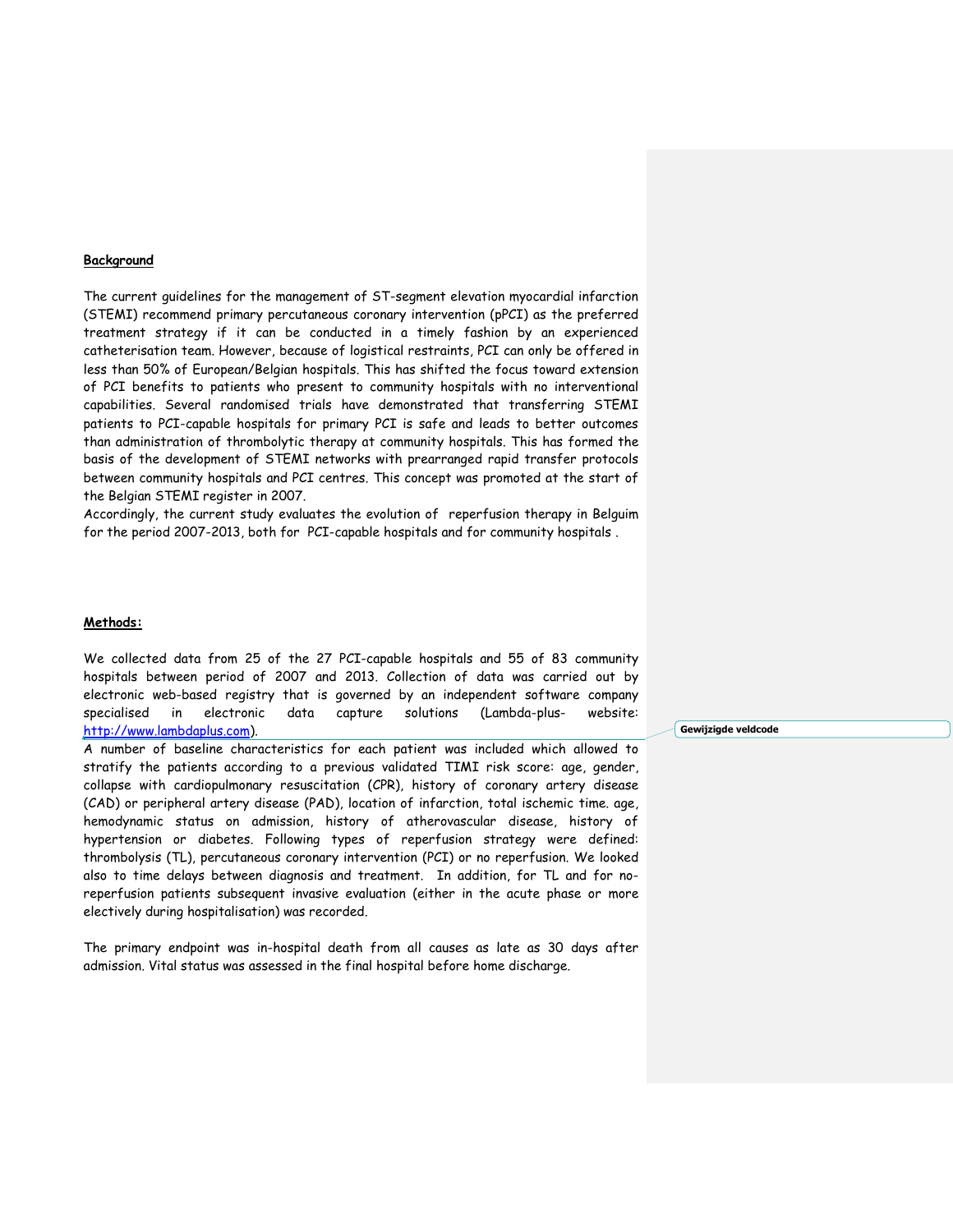#### **Statistical Analysis**

.

Continuous variables are presented as the mean values with corresponding standard deviation (SD). Comparisons between groups were made with an unpaired t-test. The differences between proportions were assessed by chi-squared analysis. Independent determinants of in-hospital death were determined by means of multiple logistic regression analysis and reported as odds ratios (ORs) and 95% confidence intervals (CIs). Following factors were included in this analysis: age, gender, weight, history of CAD or PAD, arterial hypertension, diabetes mellitus, Killip class, blood pressure and heart rate on admission, infarct location, cardiac arrest with rescuscitation, total ischemic time. For all analyses, a value of p<0.05 was considered statistically significant.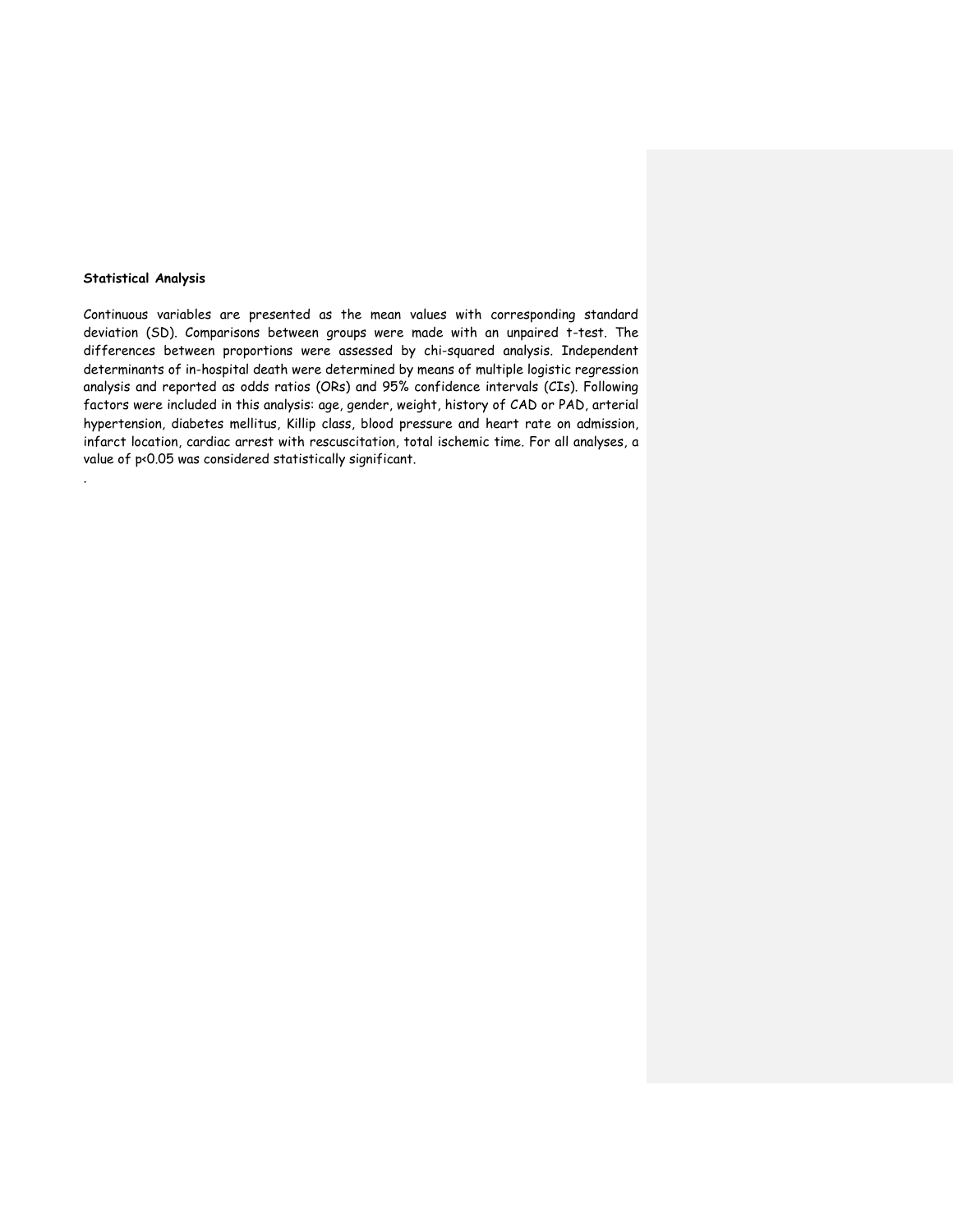### **Results**

#### Trends in baseline characteristics .

The total study population consisted of 15816 patients. Of the total population, 6437 patients (41%) were admitted to a community hospital and 9379 (59%) to a PCI-capable hospital. The most important trends over time of baseline characteristics are depicted in table 1. Over time baseline risk profile, as assessed by TIMI risk score improved significantly. This improvement was mainly related to lower prevalence of arterial hypertension, peripheral artery disease and cardiogenic shock. In addition, over time, more patients were treated within 4hours of onset of pain.

#### Table 1

| year        | 2007 | 2008 | 2009 | 2010 | 2011 | 2012 | 2013 | p-value |
|-------------|------|------|------|------|------|------|------|---------|
| number      | 1791 | 2571 | 2677 | 2477 | 2267 | 2058 | 1975 |         |
| Age         | 62.8 | 63.1 | 63.2 | 62.6 | 62.5 | 63.1 | 62.8 | 0.4     |
| <b>TIMI</b> | 4.3  | 4.3  | 4.2  | 4.1  | 4.0  | 4.1  | 4.2  | 0.0001  |
| AHT,%       | 46.8 | 44.2 | 44.5 | 43.4 | 42.9 | 42.6 | 41.  | 0.01    |
| PAD, %      | 11.5 | 10.8 | 8.6  | 8.6  | 8.7  | 8.5  | 7.3  | 0.0001  |
| TIT<4h,%    | 59.2 | 57.8 | 59.1 | 62.5 | 63.0 | 61.2 | 61.9 | 0.006   |
| Shock.%     | 14.1 | 18.4 | 17.4 | 12.9 | 13.1 | 10.7 | 13.3 | 0.0001  |
|             |      |      |      |      |      |      |      |         |

Values are represented as mean ± standard deviations or as percentages.

Abbreviations: AHT, arterial hypertension; PAD, peripheral artery disease;TIMI risk score, Thrombolysis in Myocardial Infarction risk score; TIT, total ischemic time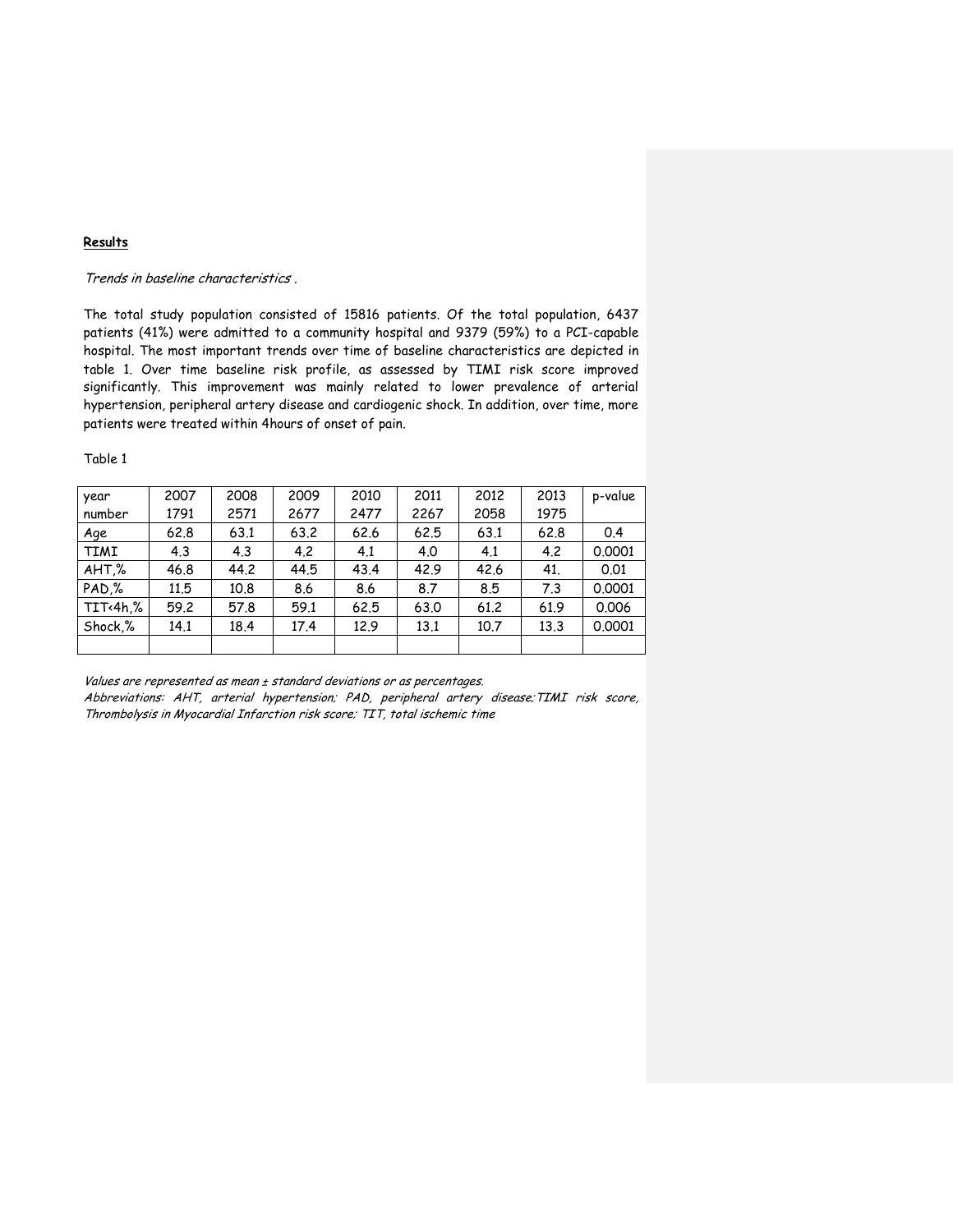#### Trends in reperfusion therapy and outcome

Changes in reperfusion therapy are depicted in figure 1A-B. There was a profound shift towards more primary PCI from overall 77% to 94%. This trend was particularly observed in the community hospitals. The primary PCI rate in community hospitals increased from 56% to 90% at the cost of less thrombolysis and less conservative treatment (p<0.0001). Also in PCI capable hospitals there was a further increase of primary from 89% to 96% (p<0.001).





Figure 1B: time trend in reperfusion therapy in community hospitals



Values are represented as percentages.

Abbreviations: PCI , percutaneous coronary intervention; TT, thrombolysis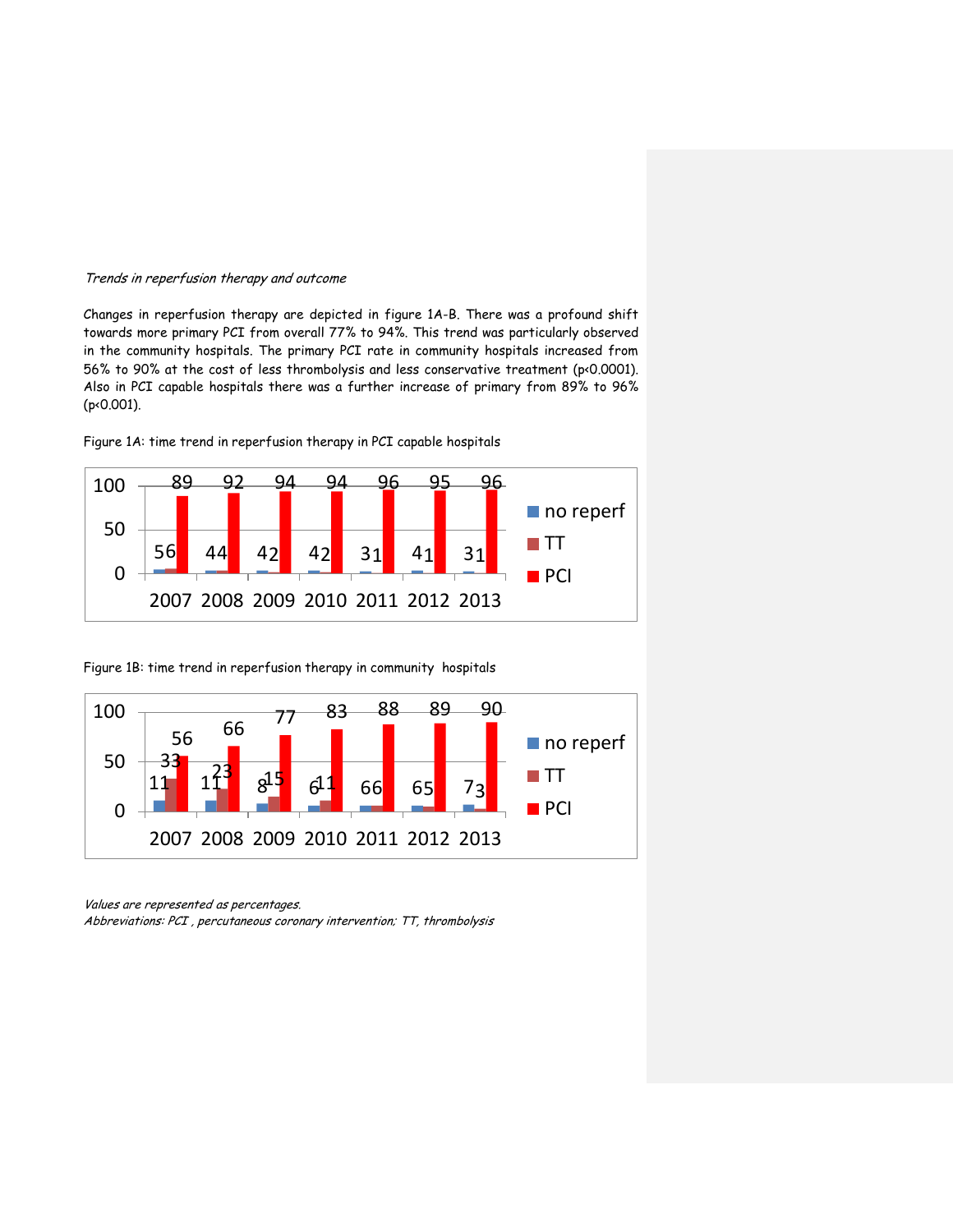Parallel to this transition from thrombolysis to pPCI, the proportion of patients with prolonged DTB (>120min) increased from 11% to 15% and in the subgroup of patients with an early (<3h) infarction the proportion of patients with DTB>90min almost doubled from 9% to 17%.(see figure 2A-B).





Figure 2B: time trend in time delays between diagnosis and PCI in early STEMI patients



Values are represented as percentages.

Abbreviations: PCI , percutaneous coronary intervention; DTB, diagnosis to balloon time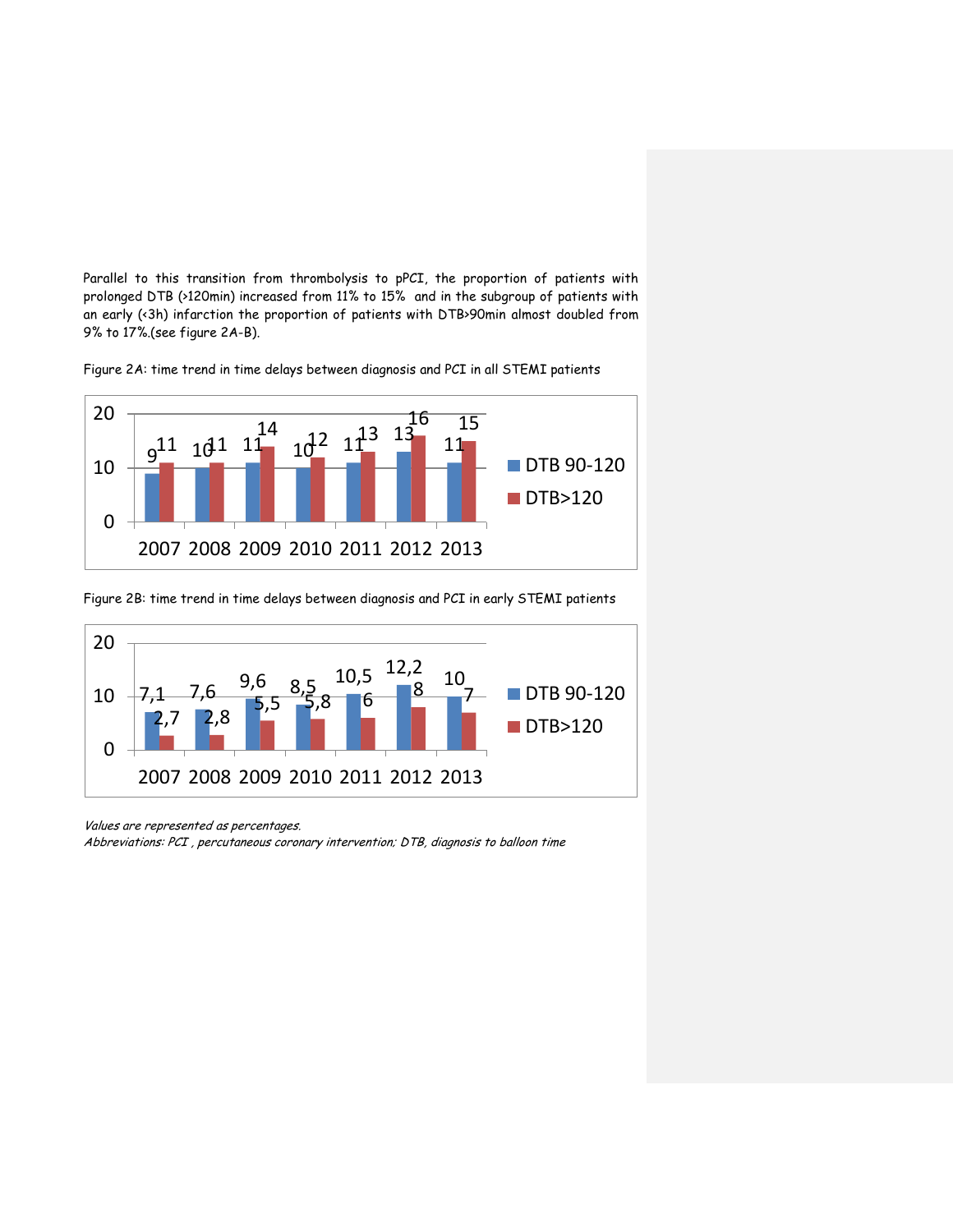The in-hospital mortality of the total study population was 6.8% and occurred within a median of 2 days (25th and 75th percentiles: 0-7days) after admission. Despite decrease in TIMI risk score and higher use of pPCI, the in hospital mortality did not change significantly over time and ranged between 6.4% and 7.6% (fig 3)





#### **DISCUSSION and CONCLUSIONS**

The present study demonstrates that thanks to the promotion and implementation of the concept of STEMI network in Belgium, PCI rate increased significantly, particularly in the community hospitals, and reached a penetration rate of >90% which is in line with European recommendations.

The transition of thrombolysis to transfer for pPCI in the setting of a STEMI network was, however, associated with almost 50% increase of the proportion of patients with prolonged diagnosis-to-balloon time . The reason for this prolonged diagnosis to balloon time remains speculative and requires more in depth analysis of treatment time delays. However, it is conceivable that the emergency medical system (EMS) capacity was not adapted to the increased need for transferring patient to PCI capable hospitals. Indeed, there are still hospitals without PCI facilities that rely on the PCI hospital's MUG/SAMU facilities to pick up the patients, obviously tremendously adding to the delays. The most optimal transfer policy is the direct transfer of STEMI patients (from home or from community hospital) to the nearest PCI capable hospital but more logistic support to EMS services will be needed to achieve this goal. Previous studies have clearly shown that prolonged time delays are associated with higher mortality rates. Therefore, more delay in